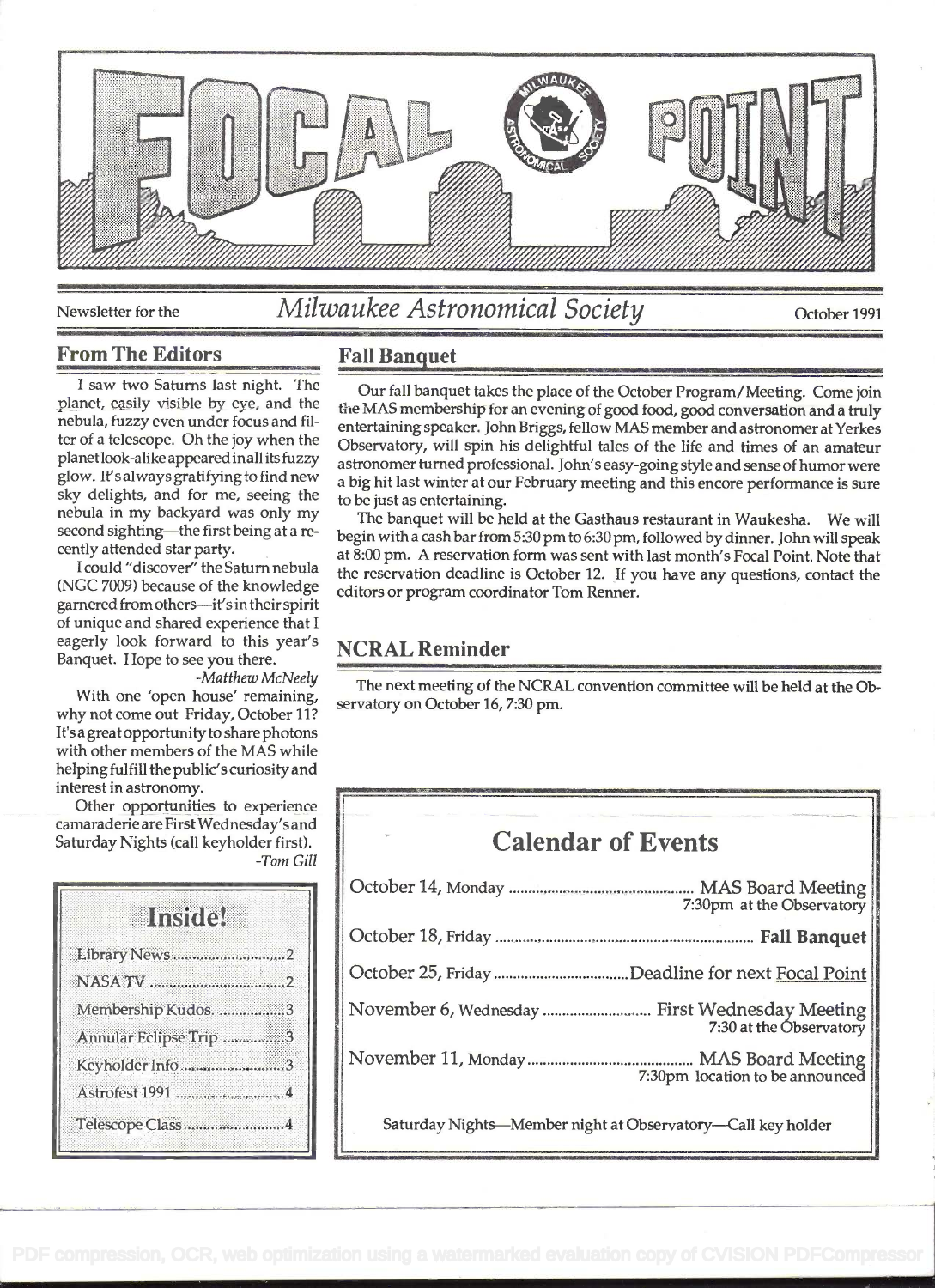### Library News

CHIPS that pass in the night?! I get a CHARGE out of you?! Whatever cute title <sup>I</sup>had selected for this month's offering, we are grateful to the much more knowledgeableGreg Cieslak for reviewing our two newbooks on the growing field of electronic imaging.

-Sally Waraczinski

An Introduction to Astronomical Image Processing, by Richard Berry, is a good hands-on manual which describes and explains techniques used in processing electronic images. Thebook comes with a library of software tools called ImagePro Software on 5.25" disks for the IBM-PC.

The book begins with the basics on digitized images, CCD devices and how CCD's collect images. It quickly moves on to describe how to use the software provided with the book to examine the electronic images also provided. Through experience gained by these exercises, the user learns the basics techniques of processing images.

The remainder of the book describes in detail the various techniques (too numerous to mention here) used to enhance your electronic astronomical images in a cookbook-like style. Each page of each chapter presents a processing technique that could be used and describes the results that you should achieve. Numerous processing techniques can be applied to the same image, or the same technique can be applied repeatedly until the desired results are obtained.

A number of CCD devices are now available within reach of the amateur's budget. When the new and powerful CCD devices find their way into our observatory we'll be happy that we have this book and software. Thank you, Richard, for the education in image processing and software tools to make it possible.

CCD Astronomy by Christian Buil could have been called "Everything you always wanted to know about CCD cameras, and a lot more." This book was originally written in French and reprinted in English in 1991 . The translation is excellent. No misunderstanding of the contents will result from translation problems.

The book is an in-depth reference of the design, construction, and use of Computer controlled CCD devices in astronomical applications.

The author explains the theory of CCD operation in great detail and the criteria by which to select the proper CCD in the construction of a camera for use in astrophotography. He describes the electronics and techniques required to interface that camera to a computer (IBM PC/AT) and he presents the software needed to operate the camera.

In the second part of the book, Buil describes his experiences with using CCD cameras he built at the Pic du Midi Observatory is South America. He explains the techniques necessary to control the camera to acquire good electronic images and presents a number of software modules required to process the images for display.

This book is written for the novice who quickly wants to become an expert in CCD astronomy. Beware, a number of other reference books will probably also be required if you plan to build the projects in the book. The components described, though not outrageously expensive, are not inexpensive enough for the casual electronic technician to make many mistakes.

CCDAstronomy provides insight into the marvelous science and extraordinary capabilities of electronics in astronomy while giving the reader a feel for the complexity of the application of CCD technology.

-Greg Cieslak

## Night De-light

Remember the first time you saw M31 in the eyepiece? Or looked for the small, faintNGC objectthatyou thought would be too faint for your telescope, but there it was? Or the first time someone let you look through a really big telescope?

That't just the kind of things we had in mind when we started the Night De-Light column last year. Trouble is, no one took us up on our invitation to share information orpersonal impressions and opinions about an object or aspect of astronomy.

So we're asking again. If writing is not your bag and you would rather just describe it over the phone, I'd be happy to put your impression into printed words.

Stargazing is so much more that just seeing objects and recording data. The experience is also enhanced by our personal perspective. If you feel Night De-Light is of value, we ask that you consider a brief submission for a future issue of the Focal Point.

-Tom Gill

### NASA TV

It was brought to our attention by member Bob Bialecki that Warner Cable in Milwaukee will be broadcasting NASA Select on Channel 49 on M-F, II amto4 pm.

The show is part of the MPS School Channel and will feature space and astonomy releated topics of new and previously recorded tapes from the NASA library.

Two of the subjects mentioned were Supernova 1987A and a new feature on Gamma Ray Observations.

If you do not have Warner Cable this might be a good time to write to your local cable company asking that they consider adding the NASA programming.

For further information, contact Jim Donlinger, ESCCTV, Milwaukee Public Schools, PO Box 10K, Rm IO, Milwaukee,WI 53201.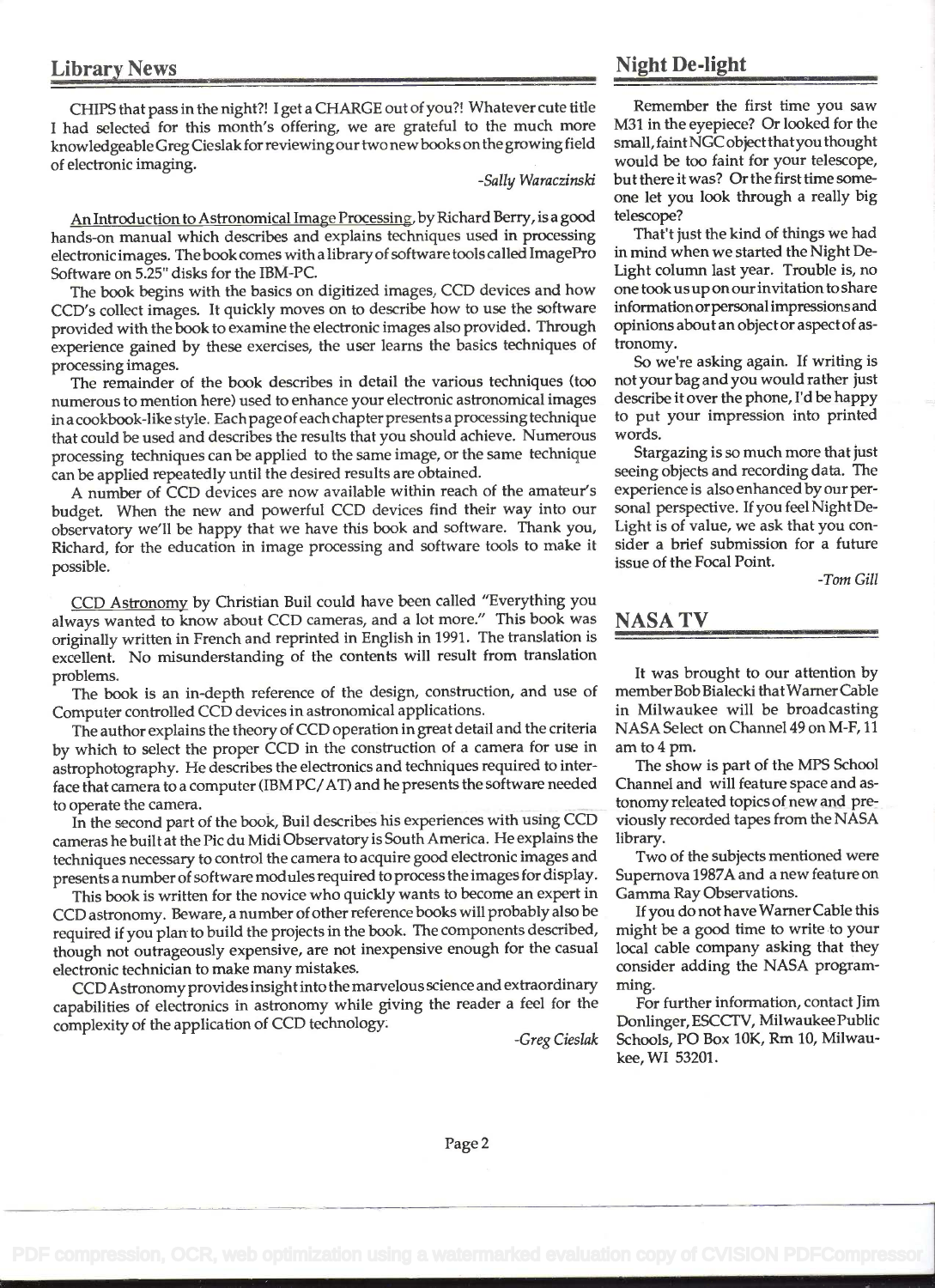#### 1991 Annular Eclipse Trip

An annular eclipse of the sun will take place just before sunset on Saturday, January 4, 1992 for much of south em California. The observatories at Mt. Wilson and Mt. Hollywood (Griffith) are located in the path of annularity.

John Mosley and Patrick So of the Griffith Observatory staff have invited amateur astronomers around the U. S. to view, photograph, and assist with public observations of the event at their facility. According to a September 16 press release, Mosley expects high public and media attention for the eclipse.

Several MAS members have expressed serious interest in forming an eclipse expedition for the "sunset annular." The organizers at Griffith are requesting an approximate count of the number of amateurs and telescopes each society might provide. They will reserve unobstructed viewing space on the Observatory grounds accordingly.

Any seriously interested MAS members should contact me by the end of October if they would like to participate in the unique expedition. We currently envision a four-day long trip departing Milwaukee the morning of Friday, January 2 and returning the evening of Monday, January 6. Approximate round-trip airfare to LAX is \$350 per person. Group rates could apply is there is sufficient interest.

Annularity at Griffith lasts just under 5 minutes, with sunset beginning 2 minutes after the central phase ends. Observers will watch the sun "sink" into the Pacific Ocean in partial eclipse. Weather (clouds and or marine haze) prospects are currently projected at 50/ 50. The Observatory's elevation is 1,170 feet above sea level and provides for a beautiful view of Los Angeles below, especially in the evening.

The next annular eclipse visible from the U. S. will occur on May 10, 1994. The track of the central eclipse will run from New Mexico to Maine. Wisconsin observers will need to travel south of Chicago to view annularity.

-Dan Koehier

#### Member Kudos

There are two more deep sky observing experts among us mere mortals. Member Richard Adduci, of Eagle WI, has earned a regular Messier Certificate for observing at least 72 Messier objects. Also, member Steve Johnson, from Reedsburg, has become only the second member in the society to earn the prestigious and coveted Herschel 400 Club Certificate for observing 400 of the best Herschel deep sky objects. Join me in congratulating them on their observing success!

As a reminder to observers, the MAS offers, for Deep Sky observing, the Messier Club Observer's Handbook or for Double stars, the Burnham Club Observer's Handbook, if you send an  $8.5" \times 11"$  SASE with (4) 29-cent stamps to: Lee Keith, MAS Observing Club Coordinator, 8150 S. Legend Dr., Franklin, WI 53132-9623. They contain a wealthof information onobserving techniques and hints, as well as detailed maps to find the more elusive objects. Best of all, they're FREE! After observing and recording the objects in the list, you will receive a certificate from the Astronomical League.

-Lee Keith

## Astronomical Software Library

The MAS has a substantial library of public domain/shareware astronomical software for IBM-PC's and compatibles. Titles are to numerous to list here, so for more information, contact Lee Keith at 425-2331

| <b>Saturday Nite</b><br><u>Keynoliters</u> |                                    |          |
|--------------------------------------------|------------------------------------|----------|
|                                            | Oct. 12 Lee Keith                  | 961-8752 |
|                                            | Oct. 19 Dan Koehler 662-2987       |          |
|                                            | Oct. 26 John Pfannerstill 475-6494 |          |
|                                            | Nov. 2 F.Roldan 608-787-1730       |          |
|                                            | Nov. 9 Terry Ross                  | 784-2093 |
|                                            | Nov. 16 Gerry Samolyk 529-9051     |          |
|                                            | Nov. 23 T. Schmidtkunz 784-0253    |          |

#### For Sale

Telescope: 6-inch Criterion reflector, equatorial mount with R.A. drive. Mint condition. Call Nick Nichols at 628- 4059 for details.

Two-meter Observe-a-Dome. Solid aluminum, heavy duty construction complete with rotating ring. A \$6000 value selling for \$2200, you pick up. Will also consider a trade for telescope. Call Rick Moskow at 966-2656 for details.

Telescope: 10-inch f4.5 Dobsonian reflector. Like new with Coulter optics, beautiful wood mount, \$380.00. Call John Marrari at 691-2539 for details.

#### Wanted

Inexpensive eyepieces (\$10 -\$20) of various focal lengths, to allow me to provide same with a 'starter' telescope soon tobe 'for sale'. Call Tom Gill at 476- 6986 days or eves.